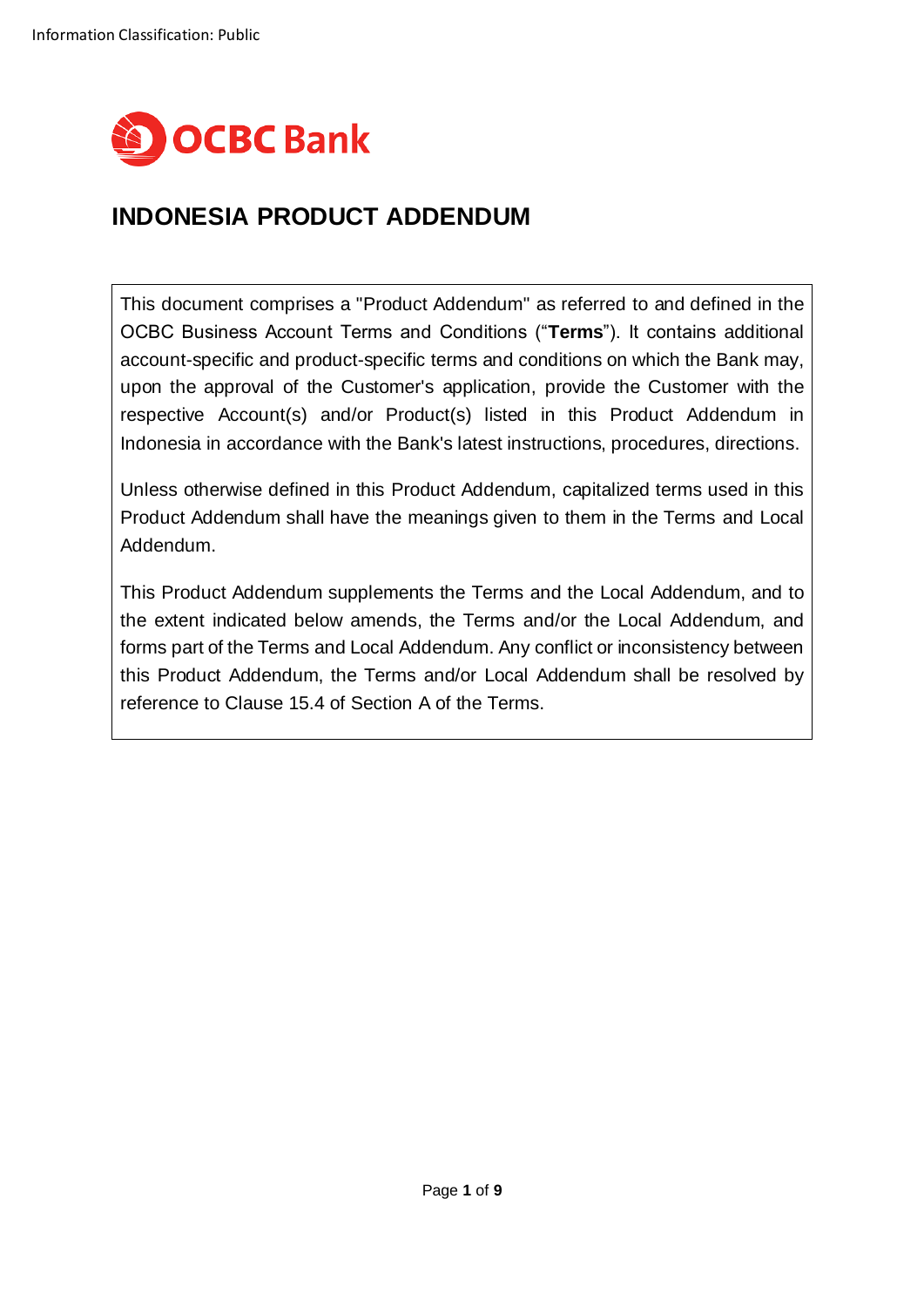## **INDONESIA PRODUCT ADDENDUM**

## 1. **ATM OCBC NISP**

## *ATM Card OCBC NISP*

1.1 The ATM Card can be used in all ATM (Automatic Teller Machine) OCBC NISP, EDC (Electronic Data Capture) OCBC NISP, ATM or EDC that collaborates with the Bank and electronic transaction facilities provided by the Bank.

## *Banking Transactions Using ATM Card*

- 1.2 The Customer agrees that:
	- (a) every transaction via ATM OCBC NISP, EDC OCBC NISP, ATM or EDC that collaborates with the Bank and electronic transaction facilities provided by the Bank, are subject to the daily transaction limits as specified by the Bank;
	- (b) all transactions conducted via ATM OCBC NISP, EDC OCBC NISP, ATM or EDC that collaborates with the Bank and electronic transaction facilities provided by the Bank in overseas locations in foreign currencies will be converted into Rupiah based on the latest valid exchange rate set by the Bank; and
	- (c) Customer can provide instruction to block the ATM Card via Call OCBC NISP service or the branch

## 2. **CALL OCBC NISP SERVICE**

2.1 Call Center Card cannot be used to conduct Financial Transaction (cash withdrawal, bank transfer or payment) for company Accounts

## *Interactive Voice Response (IVR) OCBC NISP*

- 2.2 The Customer agrees that to perform financial transaction over IVR, the Customer must provide his/her OCBC NISP ATM Card number and Access Credential for system verification. In addition, the Customer further agrees and acknowledges that:
	- (a) the Customer can perform a financial transaction when his/ her ID has been registered with the Bank;
	- (b) the Customer cancancel a financial transaction that has not been executed by following such procedures as the Bank may determine from time to time at its sole and absolute discretion. However, financial transaction that has been executed cannot be cancelled; and
	- (c) each financial transaction that has been successfully executed will have a transaction number.

## 3. **SMS BANKING**

## *Registration and Maintenance of Data of Customer using SMS OCBC NISP service*

- 3.1 The Customer agrees that:
	- (a) every registration for SMS OCBC NISP service will be based on a single main Account;
	- (b) the main Account must be opened with ATM OCBC NISP service;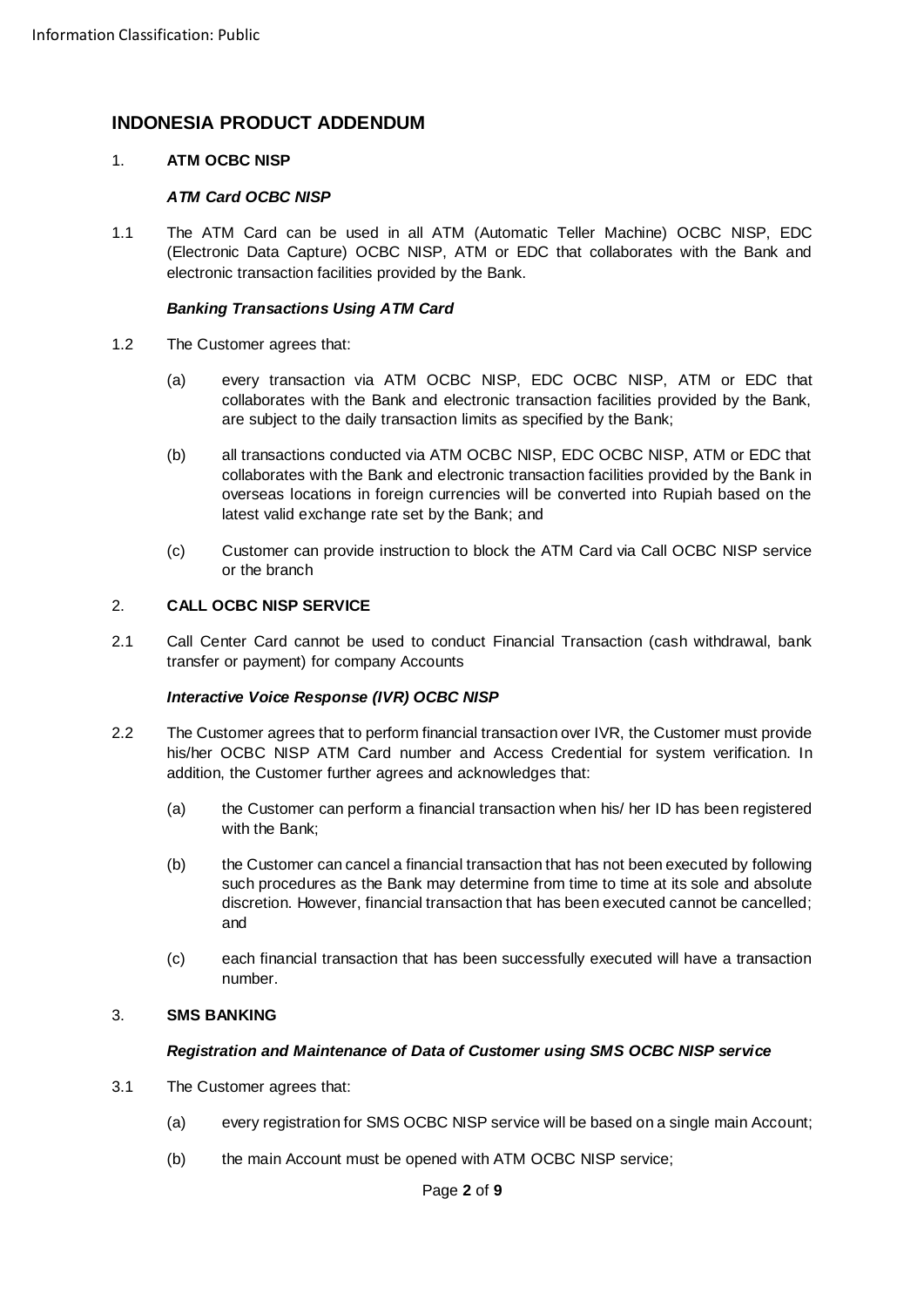- (c) when a main Account is closed, Customer must replace this Account to avoid failure on the transaction over SMS OCBC NISP; and
- (d) when a Customer fulfils the terms and conditions for this Product, the bank will issue and send the PIN for SMS OCBC NISP to Customer's handphone.

## *Conditions on Usage of SMS OCBC NISP*

- 3.2 The Customer agrees that:
	- (a) SMS OCBC NISP service can be used by Customer to enquire on the information on transactions in-scope;
	- (b) it shall comply with the following conditions for every transaction performed via SMS OCBC NISP service:
		- (i) transactions can be done on all Accounts related with the ATM, including but not limited to the main and the sub accounts;
		- (ii) Customer must ensure the completeness and accuracy of transaction instructions, including correct data on the form according to the format prescribed by the Bank;
		- (iii) Customer is required to provide the PIN for SMS OCBC NISP at the end of instruction as confirmation of the transaction execution; and
		- (iv) the basis for transfers via SMS OCBC NISP are the same as the basis for transfers via ATM, which combine the main and the sub Accounts; and
	- (c) Customer must notify the Bank in writing immediately should it fail to receive any or receives incomplete/inaccurate data via the branch or Call OCBC NISP.

## *PIN SMS OCBC NISP*

- 3.3 The Customer agrees that:
	- (a) every Customer user of SMS OCBC NISP will get a confidential, system generated PIN;
	- (b) the PIN will be sent via SMS to the Customer's handphone 24 hours after registration via ATM or a branch;
	- (c) the Customer must change the PIN received from the Bank with his/ her personal PIN after the first usage of the PIN OCBC NISP service; and
	- (d) the change of PIN can be done via SMS.

## *Other Matters*

- 3.4 The Customer further agrees that:
	- (a) confirmation on Customer's instruction using SMS OCBC NISP will be printed on the savings account statement or passbook;
	- (b) whenever there is a problem with the handphone number, GSM network, handphone subscription, SMS fee and GSM value added service, Customer must contact the relevant GSM operator; and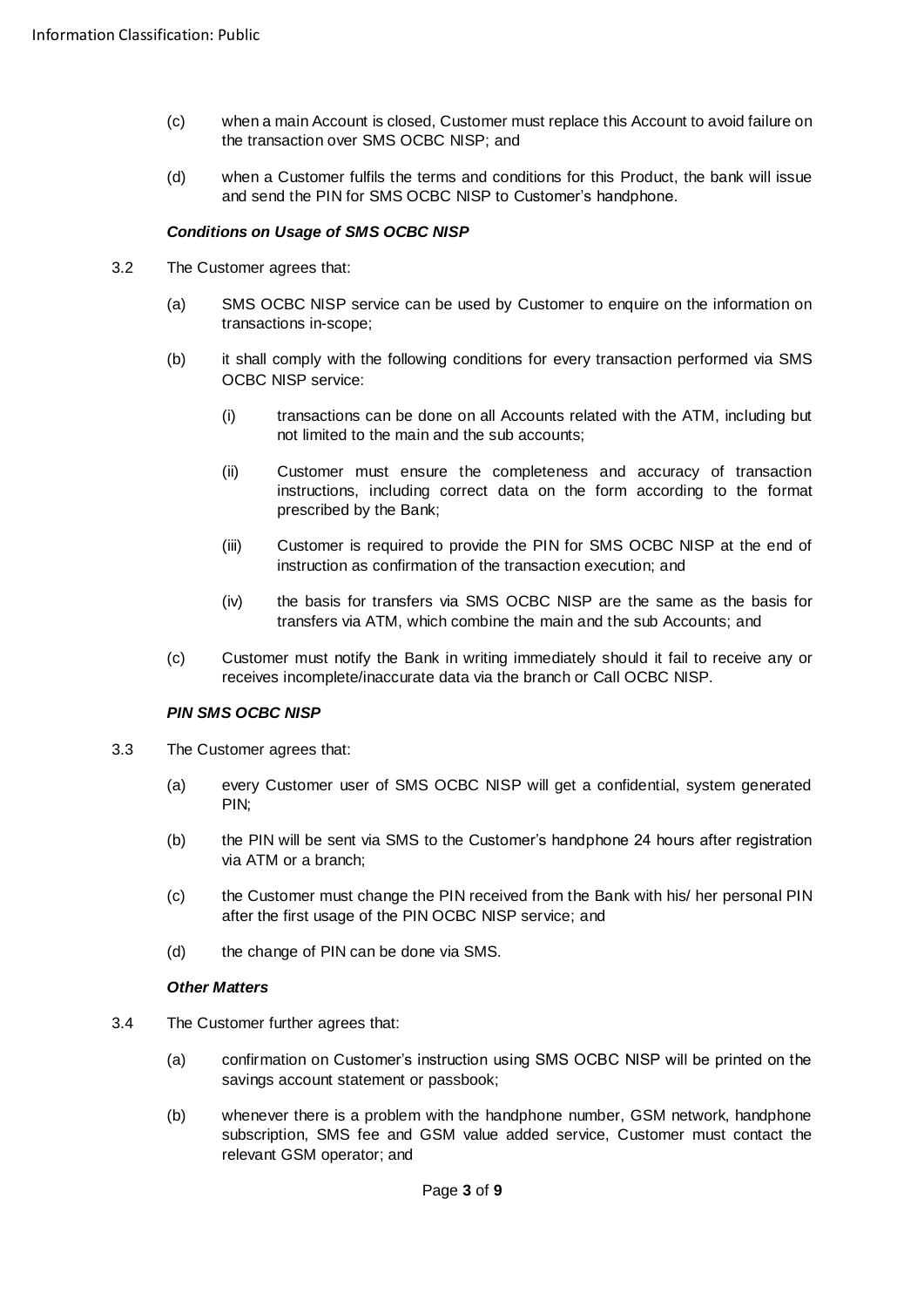(c) the Customer can contact Call OCBC NISP for any issue on the transaction and any change of service on SMS OCBC NISP.

## 4. **VIRTUAL ACCOUNT SERVICE**

## *Registration and Closing*

4.1 The Customer agrees that the registration and closing process of Virtual Account Services can only be done by the Customer or their attorney in fact.

#### *Terms of Use*

- <span id="page-3-0"></span>4.2 The Customer agrees that:
	- (a) the Customer shall provide each Member with a Virtual Account Number to be used as a recipient account number/destination account number;
	- (b) the Bank has the right to reject any funds entering the Virtual Account Number, if:
		- (i) the series of number entered by the Member is less than 16 digits; and/or
		- (ii) the Customer Code and/or Member Code is not registered in the Bank;
	- (c) in the event fund difference occurs with the Virtual Account Number provided by the Member, then it shall be settled internally between the Customer and the Member;
	- (d) the Customer declares that all risks that arise due to the failure to credit funds to the Registered Account caused by any negligence/mistyping/miswriting of the Virtual Account Number, Bill Nominal, Customer Code and Member Code which are not registered in the Bank; and any fund difference that enters from any Virtual Account Services sent by the Member; shall be the Customer's responsibility, and the Customer guarantees that they will release the Bank from all claims, and objections in any form and from any parties;
	- (e) if the Customer chooses the "No Member Code Verification" option then the Customer does not submit a list of Member Codes to the Bank; thus, the Customer agrees to release the Bank from any obligations to verify the incoming Virtual Account Number, except the Customer Virtual Account Number;
	- (f) if there is an unidentified Virtual Account Number or if it is incorrectly identified, the Bank is not obliged to check the validity of the Virtual Account Number;
	- (g) the Bank has the right to delete any Virtual Account Services which are deemed inactive within a certain period of time and/or in accordance with the period specified by the Customer during registration of the Virtual Account Service;
	- (h) the Customer can have more than one Customer Code in one Registered Account and provide a description of each Customer Code when filling out the Cash Management Services Request Form;
	- (i) if the Customer chooses the Batch Process Mode, the Customer agrees that all funds entered on that day will be credited by the Bank at the end of the same day by crediting all at once to the Registered Account; and
	- (j) if the Customer chooses the Real-Time Process Mode, the Customer agrees that any funds entered on that day will be immediately credited to the Registered Account.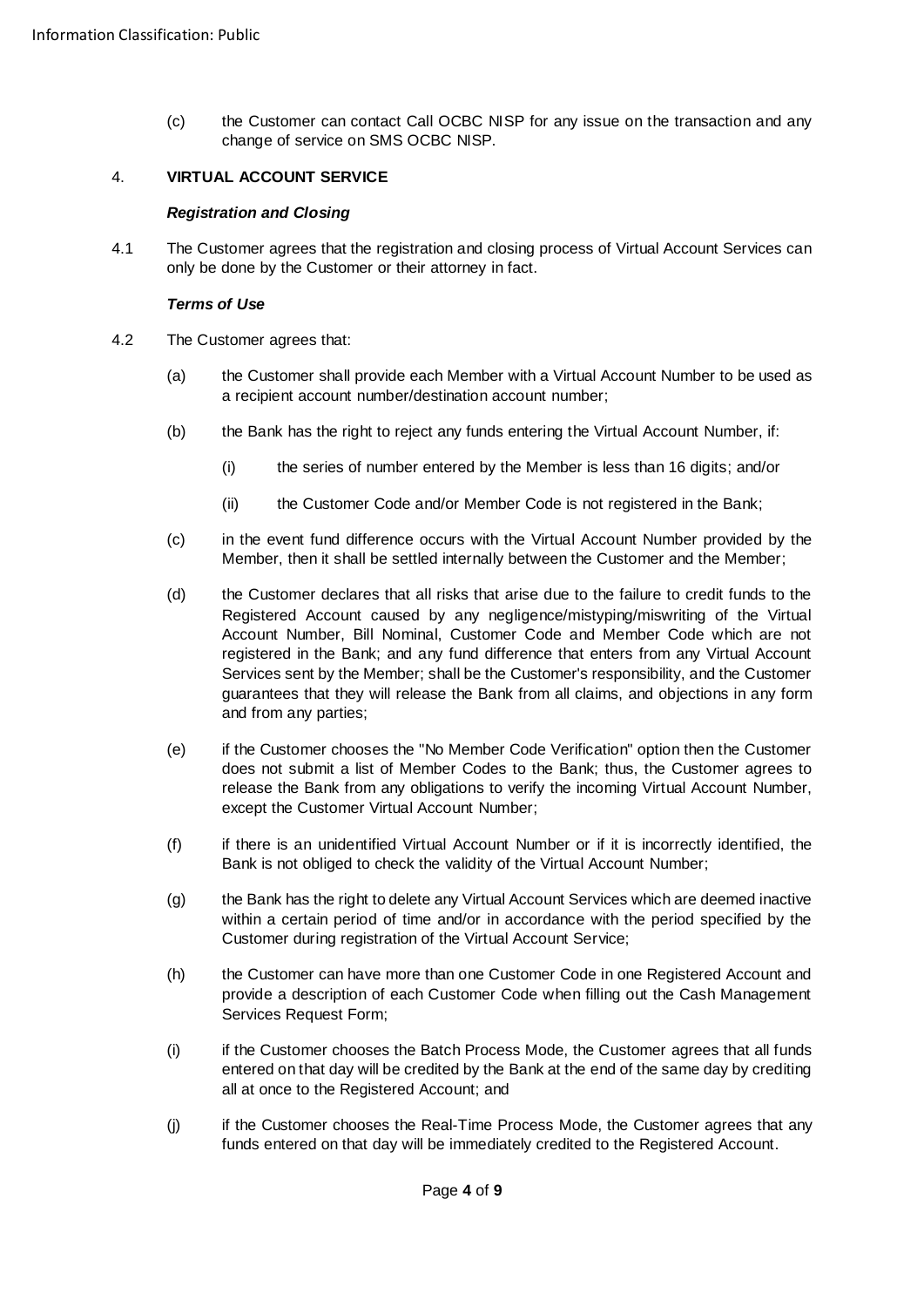## *Autodebit Virtual Account*

- 4.3 The Customer agrees that:
	- (a) notwithstanding Clause [4.2\(d\),](#page-3-0) the Customer shall be responsible for all risks arising from failure of crediting the Registered Account due to negligence/mistyping/miswriting the Partner Account Number, Nominal Bill, Regular Date, non-Regular Date and Expiry Date, the Customer guarantees to release Bank from any claims, demands, objections, petitions of any kinds and from any parties;
	- (b) if the Customer uses an Autodebit Virtual Account, the Customer shall collectively collect the Bank Facility Form (Autopayment), which shall be signed by the Member, to the designated branch and data on Autodebit Virtual Account that consists the Virtual Account Number, Partner Account Number, Regular Date, non-Regular Date and Expiry Date;
	- (c) if any Member no longer use an Autodebit Virtual Account, the Customer shall immediately inform the Bank no later than two (2) Business Days before the Regular Date and/or Non-Regular Date preceding specified by the Customer;
	- (d) the Bank has the right not to debit the bill, if there are insufficient funds or no funds are available in the Member's Account for the payment;
	- (e) on the Regular Date, if there is an autodebit failure because the funds in the Member's account are insufficient or no funds are available, the debit process in the following month shall be made for the current month's billing only. Therefore, the Customer agrees not to re-debit the autodebit failure in the previous month; and
	- (f) the Customer agrees to release the Bank and its employees from any claims and compensation requests arising from any types of misuse of the Virtual Account Services, including insufficient funds in the Member's account to make payments.

## *Costs*

- 4.4 The Customer agrees that:
	- (a) the Customer shall pay the agreed Virtual Account fees upon usage of Virtual Account Services;
	- (b) for payment of Virtual Account fees or other fees that shall be paid by the Customer regarding the Virtual Account Services, the Customer hereby authorizes the Bank to debit the Cost Account;
	- (c) if the Customer does not maintain average minimum balance (*SHR*) as determined by the Bank, the Bank may charge the Customer the cost per transaction by calculating the Minimum Amount of Transaction or the agreed penalty fee;
	- (d) if the number of transactions entered in one (1) month using the Virtual Account Services is less than the Minimum Amount of Transaction, the Bank may charge a transaction fee of Minimum Amount of Transaction multiplied by the cost per transaction;
	- (e) for Customer who use the daily Transaction Cost Debiting Period, if the number of virtual account transactions entered in 1 (one) month is less than the Minimum Amount of Transaction, the Customer will be charged the difference of the number of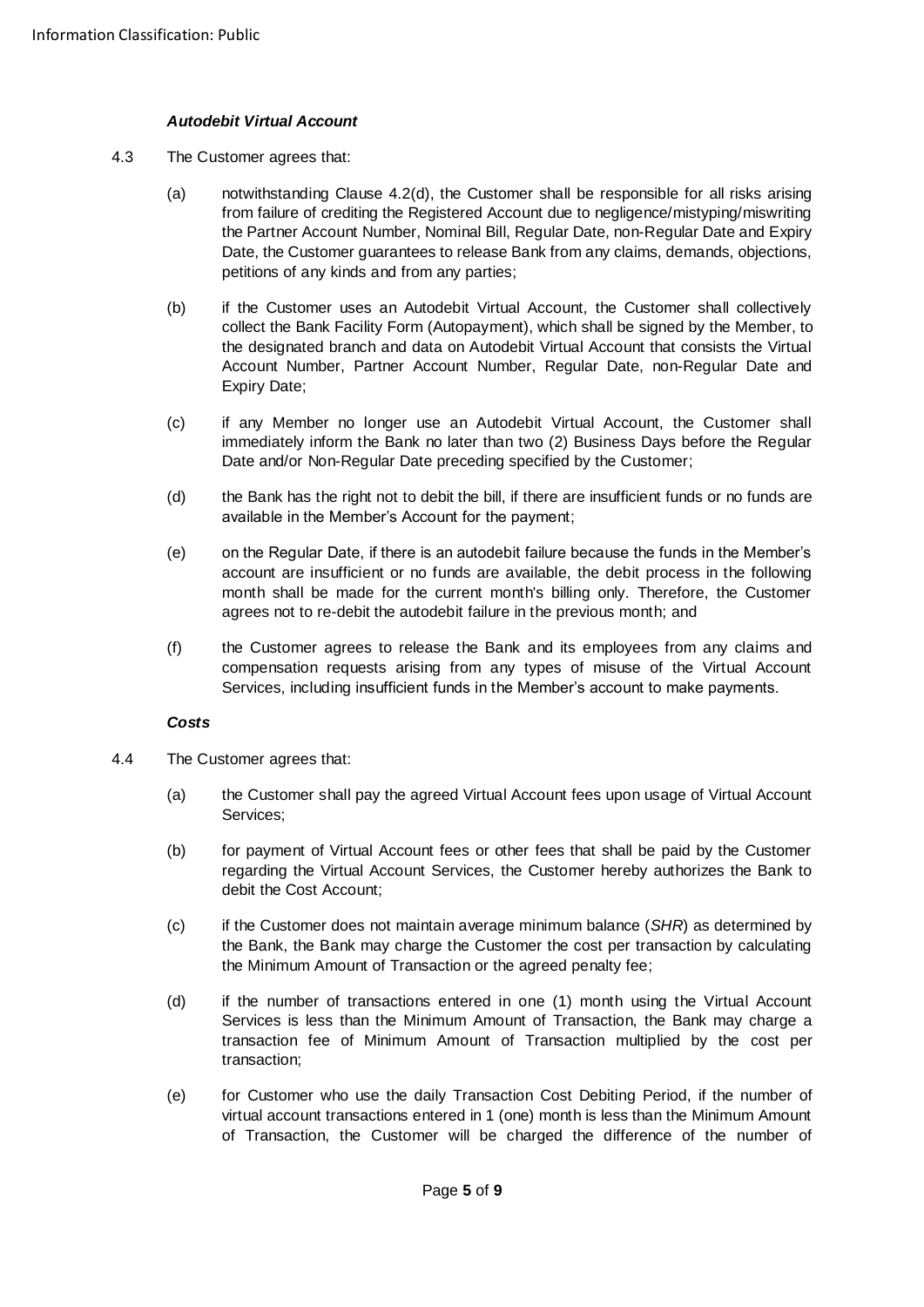transactions with the Minimum Amount of Transactions multiplied by Cost Per Transaction, at the end of the month; and

(f) the Bank will review the fulfilment of SHR commitment requirements within a certain period and has the right to revise Virtual Account Services cost if the SHR commitment is not achieved.

## **Authority**

- 4.5 The Customer further acknowledges and agrees that:
	- (a) the Customer authorises the Bank to debit the Cost Account, including but not limited to stamp fees, administrative fees, and other fees related to Virtual Account Services for the benefit of the Customers; and
	- (b) all authorities granted to the Bank related to Virtual Account Services are legitimate and irrevocable, and cannot be terminated by the Customer according to Article 1813 and Article 1816 of the Civil Code of law, for any reasons as long as it is permissible by the applicable law.

## 5. **CASH MANAGEMENT SERVICES – COLLECTION**

## *Terms of Use*

- 5.1 The Customer agrees that:
	- (a) Collection Member's Invoice payment related to all Collection services can be conducted by cash or through debit Member's account;
	- (b) Collection Members are required to open an account for Invoice payment. The submission of an account to be used as an Invoice payment debit account, shall be done by the related Member at the Bank's branch office;
	- (c) in Collection services, Customer transfers and/or delegates duties to the Bank, as the Bank receives duties from the Customer to carry out the receipt of the Invoice payment; and
	- (d) the Bank may open an escrow account to receive Invoice payments and credit it to the Customer's account.

## *Procedures for Receiving Invoice Payment*

- 5.2 The Customer agrees that:
	- (a) the Customer shall submit the Collection Member's data to the Bank whose Invoice payment may be made via auto debit by the Bank, no later than 02:00 PM and within a period of no later than 3 (three) Business Days prior to the debiting Day (D–3) with no changes and both Cash Management Services Application Form – Collection and Terms and Conditions are already completed and signed;
	- (b) the Customer shall submit the original debit application form signed by the Collection Member on stamp and verified by the Bank's branch where the account opened;
	- (c) the debit result for the invoice payment shall be directly credited to the account that has been registered on the form;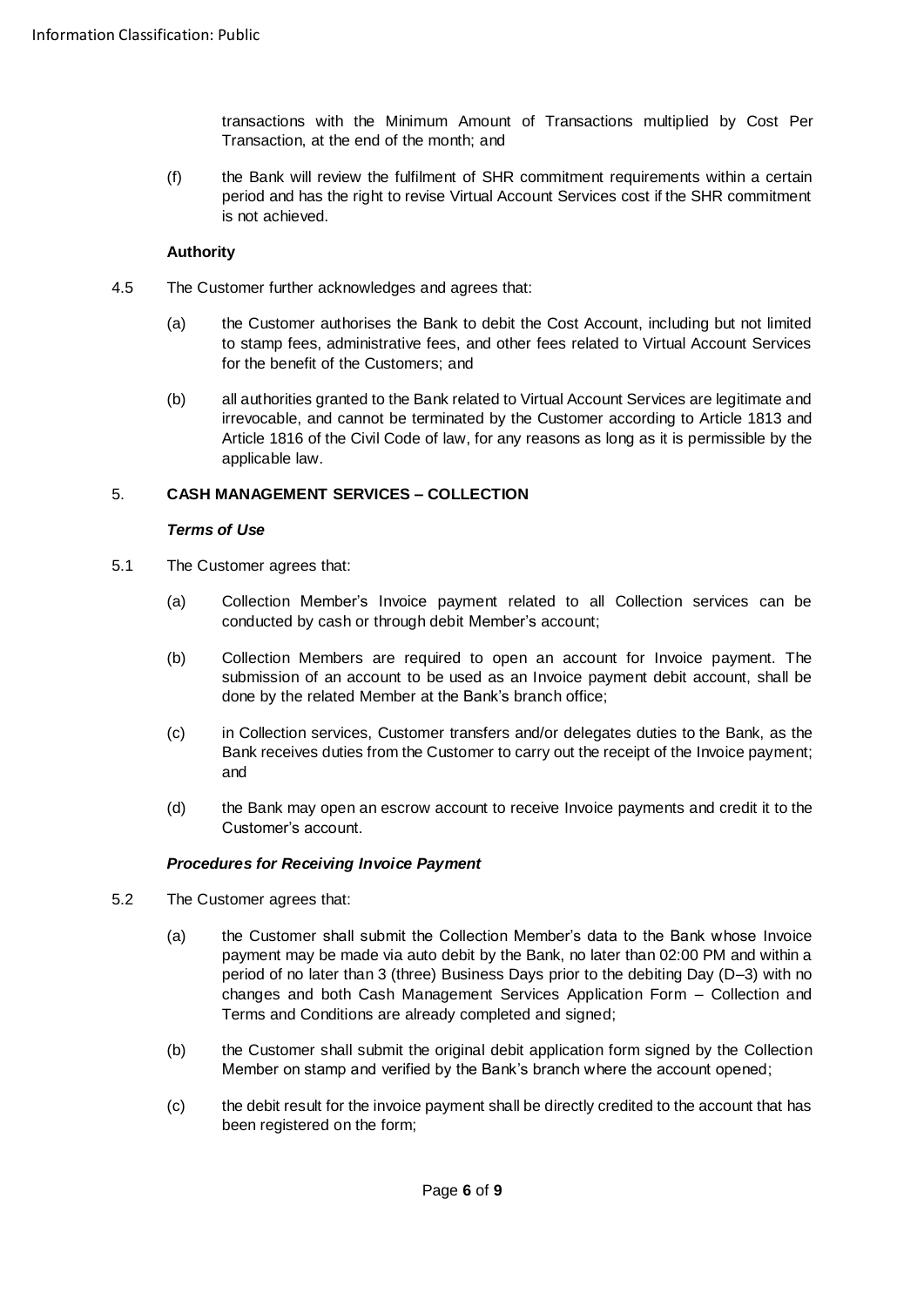- (d) the Bank shall send the Collection report, either succeeded or failed transactions to the Customer within 1 (one) Business Day after the date of the debit invoice payment;
- (e) anything related to the Member's account debiting shall become Customer's responsibility;
- (f) the close of Member's account related to the auto debit of Customer's invoice payment can only be done after the account is no longer registered in Collection services; and
- (g) if the funds in the Member's account are insufficient or not yet available for payment of invoices, the Bank is not obliged to debit the invoices and all risks may become Customer's responsibility.

means an added payment delivery method of Virtual Account

## 6. **DEFINITIONS**

**Autodebit Virtual** 

6.1 In this Product Addendum, the following words and expressions shall have the following meanings:

| <b>Account</b>                                   | Services, where Members provide funds to the Member's<br>account, to be automatically debited by the Bank's Autodebit<br>Virtual Account system;                                                                                                                                                                |
|--------------------------------------------------|-----------------------------------------------------------------------------------------------------------------------------------------------------------------------------------------------------------------------------------------------------------------------------------------------------------------|
| <b>Batch</b>                                     | means a process where all funds entered into the Virtual<br>credited<br>Account<br>are<br>to<br>the<br>registered<br>account<br>simultaneously at the end of the day;                                                                                                                                           |
| <b>Bill Nominal</b>                              | means a series of number in connection with an invoice<br>issued by the biller and/or Customer;                                                                                                                                                                                                                 |
| <b>Call Center Card</b>                          | means any Physical Credential issued in relation to Call<br>OCBC NISP for Customers to access Call OCBC NISP;                                                                                                                                                                                                   |
| <b>Call OCBC NISP</b>                            | means a Product provided as part of the Bank's Electronic<br>Services known as "Call OCBC NISP" that enables banking<br>service to be made accessible via telephone/ handphone to<br>provide easy access to the Customers and non-Customers of<br>the Bank;                                                     |
| <b>Cash Management</b><br><b>Services or CMS</b> | means a Product provided by the Bank known as "Cash<br>Management Services" and includes the Bank's activities of<br>managing payment, billing and liquidity so to provide a more<br>effective and efficient financial management for the Customer;                                                             |
| <b>Collection</b>                                | means a Product provided by the Bank as part of Cash<br>Management Services known as "Collection" for invoice<br>payment / other facilities purposes, where the Customer<br>appoints the Bank as a collecting agent for their business<br>activities. Collection is divided into three (3) types as<br>follows: |
|                                                  | "Education Institution" for invoices that is specific to<br>(a)<br>tuition fee payment services, where the payment<br>period is monthly and the nominal is consistent each<br>month;                                                                                                                            |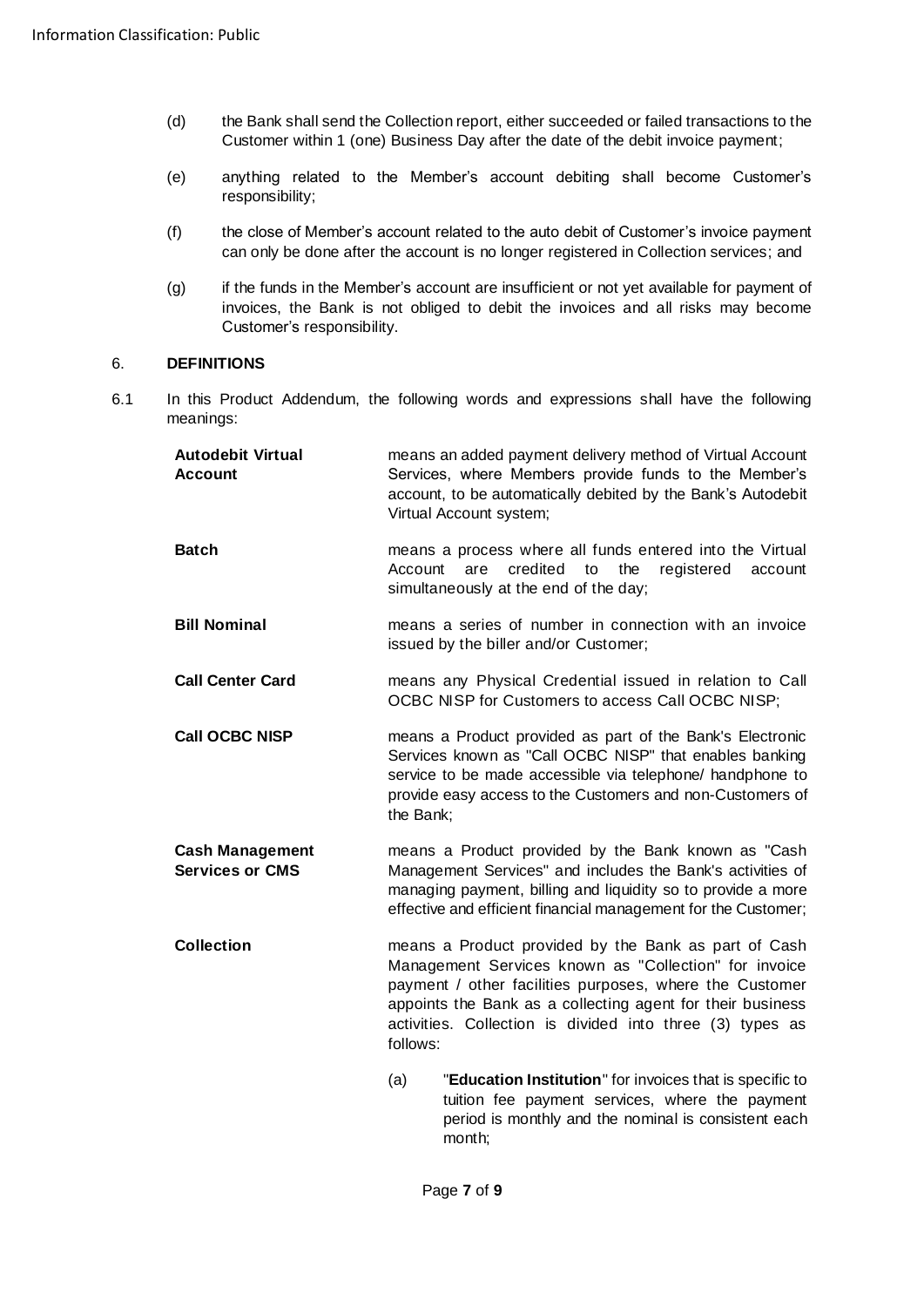- (b) "**Payment Collection**" for invoices that is specific to monthly invoices and the nominal is inconsistent; and
- (c) "**Periodic**" for invoices that is specific with consistent payment period, where the invoicing cycle is flexible (e.g. every three (3) months, six (6) months, or annually) with consistent nominal for a certain amount of period;
- **Collection Member** means a third party that become the debit destination or the source of Collection payment;
- **Cost Account** means an account specified by the Customer to debit all costs incurred in relation to Virtual Account usage;
- **Customer Code** means a series of number that consists of 4 (four) digits correlated to the Registered Account, given by the Bank to the Customer;
- **EDC OCBC NISP** means a Product provided as part of the Bank's Electronic Services known as "EDC OCBC NISP";
- **Expiry Date means** the date at which auto debit function for the Member's account can no longer be used;
- **Financial Transaction** means all transactions conducted over Electronic Services in the form of fund transfer inter-intra OCBC NIS, payment and purchases;
- **Interactive Voice Response** or **IVR** means the Product provided as part of Call OCBC NISP known as "Interactive Voice Response" that enables Customers to perform financial transactions and access financial information via their telephone/ handphone;
- **Invoice a** document issued by the Customer for the use of the Customer's facilities by Collection Member;
- **Member means a third party that deposits funds to the Customer,** either conducted by cash, clearing letter, Indonesian national clearing system (SKN), or by other payment methods;
- **Member Code** means a series of number that consists of 12 (twelve) digits to be paired with the Customer Code. The Member Code is given by the Customer to the Bank to be registered if the Customer opts to include the "Member Code Verification" on the Cash Management Services request form;
- **Minimum Amount of Transaction** means the lowest amount of transaction in one (1) month;
- **Non-Regular Date** means an autodebit process that is not occur regularly at the Regular Date and occur only within the time period specified by the Customer;